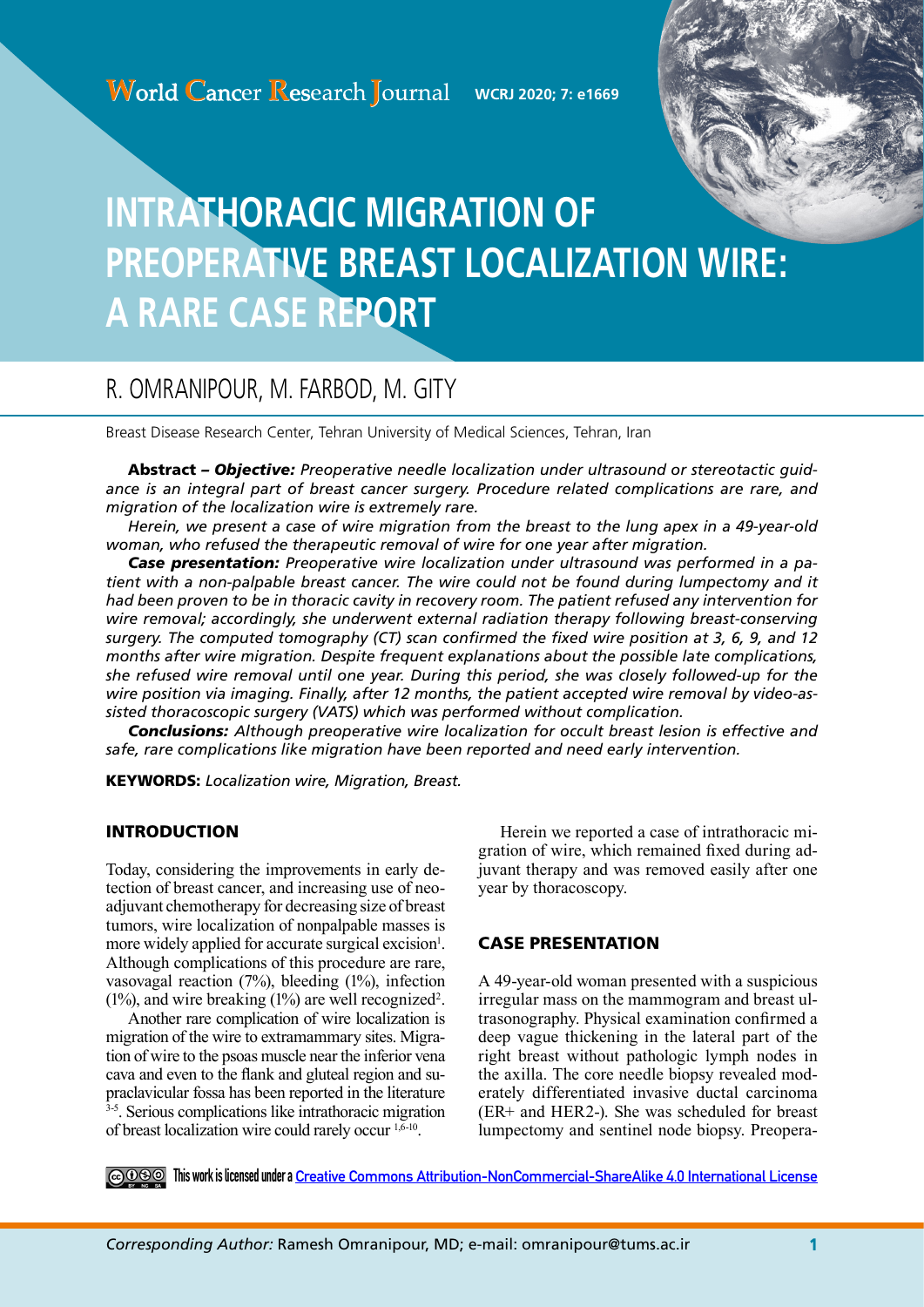# **World Cancer Research Journal**

tively, wire localization was performed by a TSK wire (Japan) with a 20-gauge needle, through which a 10-cm long monofilament wire was inserted into the mass. The tail of the wire was fixed on the skin by an adhesive tape.

The patient showed a vasovagal reaction and experienced drop attack in the mammography room. However, after she recovered, a routine image showed that the tip of the wire was in the mass near the pectoral muscles. She was transferred from the radiology ward to the operating room after one hour. The wire was not found under breast dressing and could not be located in the breast during surgery. A lumpectomy was performed, and specimen mammography confirmed the correct removal of the mass and the wire was not in the specimen. The chest roentgenogram during recovery also showed the metallic wire, which was longitudinally located in the anterior chest wall, without causing pneumothorax or any other complication.

Computed tomography (CT) scan of the thorax showed that the wire was drawn vertically from the diaphragm to the third intercostal space, and the tip of the wire was located adjacent to the upper lobe of the right lung (Figure 1). The patient refused thoracoscopic removal of the wire after surgery; therefore, she received her adjuvant therapies including chemotherapy, endocrine therapy and external beam radiation. This case was discussed in our multidisciplinary tumor board before every step of adjuvant therapies. After 12 months, she accepted wire removal using VATS (Figure 2). During this period, she was under close follow-up by monthly exam and by CT scan every three months.



**Fig. 1.** Intrathoracic hooked wire migration after breast localization.



**Fig. 2.** Thoracoscopic removal of migrated hook wire after 12 months.

## **DISCUSSION**

Preoperative wire localization using ultrasonography or mammography is currently the most widely used localization method for surgical excision of nonpalpable lesions. However, localization wires do not always remain at the site of insertion adjacent to the target lesion. Migration can occur within the breast tissue and also to the extramammary site. Retraction is promoted if the wire is not sufficiently long, not promptly secured to the skin, or not bent. Although the wire is usually covered with gauze and taped down on the patient's breast, it will be advisable to minimize the patients' breast and ipsilateral arm movements during transportation to the operation room. Also, the short transit time to the operation room can protect the wire complications, so the wire should be positioned ideally at the day of surgery. Using parallel approach to the thoracic wall for wire insertion reduces the risk of pleural penetration and pneumothorax but some centers prefer anteroposterior approach for preoperative localization.

Fatty breasts are more prone to migration of wire and tissue markers. This may be explained by less anatomic structure resistance of fatty tissue to migration. Among a total of 665 guide wire localization in a single center, only two cases of wire migrations in two obese patients had been reported<sup>11</sup>. Both wires were successfully retrieved one from breast tissue and the other from the contralateral neck muscles and both patients had huge and fatty breasts. Also in one report tissue markers migration had been shown in stereotactic biopsies in nearly 26% of patients with fatty  $break<sup>12</sup>$ .

Some believed that shape of the wire tip is also responsible for migration, entrapment the open hook to the muscle can initiate migration and ev